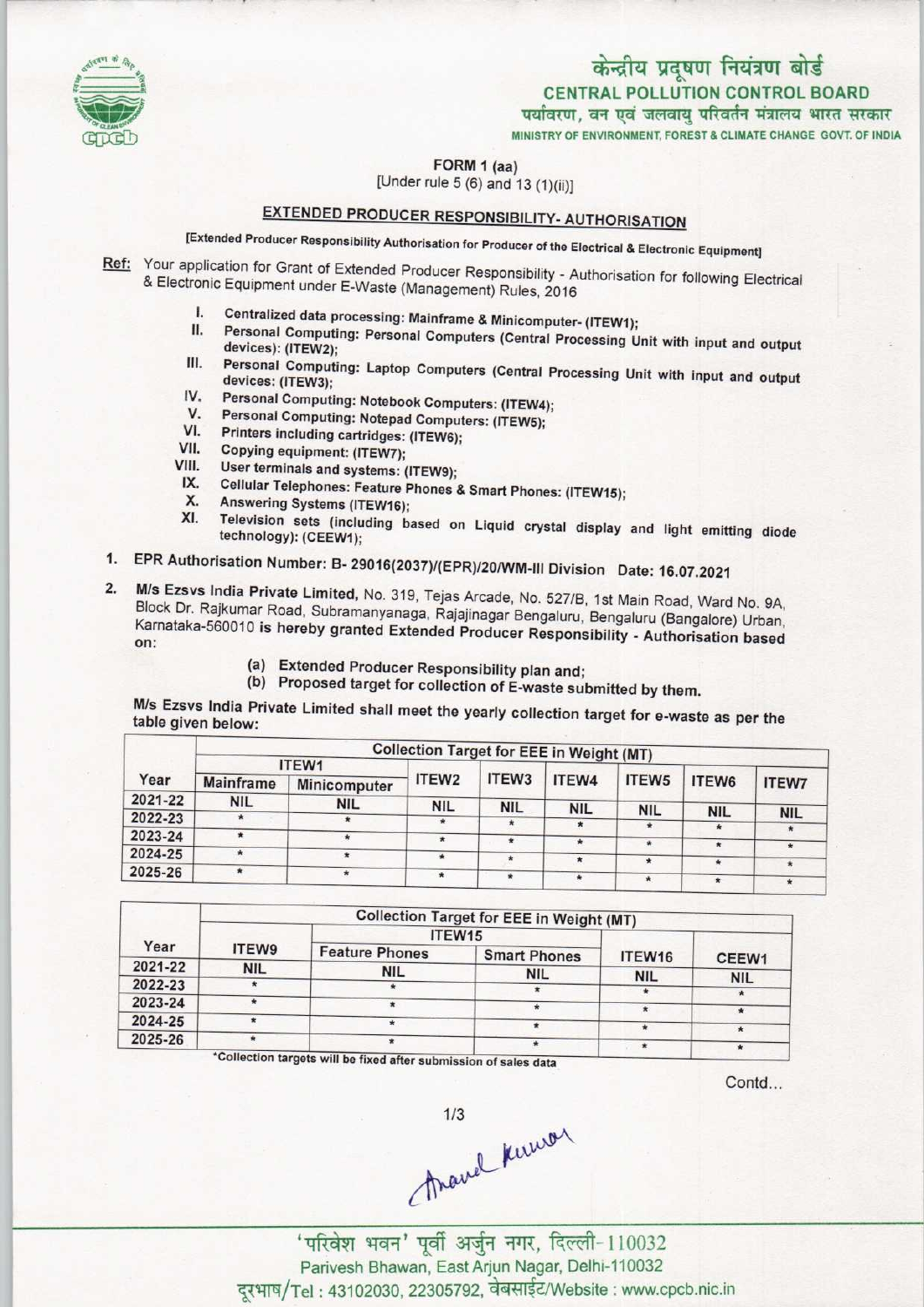

From pre page...

- 3. The Authorisation shall be valid for a period of five (5) years from date of issue with following conditions:
	- i. You shall strictly follow the approved Extended Producer Responsibility plan, a copy of which is enclosed herewith as Enclosure-I;
	- ii. You shall ensure that collection mechanism or collection Centres are set up or designated as per the details given in the Extended Producer Responsibility plan and that shall be completed before the proposed dates if any in the EPR Plan (list of collection Centres and the toll free numbers for reverse logistics enclosed);
	- iii. You shall ensure that all the collected e-waste is channelized to your dismantler/recycler M/s Deshwal Waste Management Pvt. Ltd., Plot No. 292, Sector-7, IMT Manesar, Gurugram, India and records shall be maintained at dismantler/ recycler and your end;
	- iv. You shall maintain records, in Form-2 of these Rules, of e-waste and make such records available for scrutiny by Central Pollution Control Board;
	- v. You shall file annual returns in Form-3 to the Central Pollution Control Board on or before 30th day of June following the financial year to which that returns relates.

### vi. General Terms & Conditions of the Authorisation:

- a.The authorisation shall comply with provisions of the Environment (Protection) Act, 1986 and the E-waste (Management) Rules,2016 made there under;
- b. The authorisation or its renewal shall be produced for inspection at the request of an officer authorised by the Central Pollution Control Board;
- c.Any change in the approved Extended Producer Responsibility plan should be informed to Central Pollution Control Board within 15 days on which decision shall be communicated by Central Pollution Control Board within sixty days;
- d.It is the duty of the authorised person to take prior permission of the Central Pollution Control Board to close down any collection centre/points or any other facility which are part of the EPR plan;
- e. An application for the renewal of authorisation shall be made as laid down in subrule (vi) of rule of 13(1) the E- Waste (Management) Rules, 2016;
- f.The Board reserves right to cancel/amend/revoke the authorisation at any time as per the policy of the Board or Government.

#### vii. Additional Conditions: -

- a)That the applicant will submit annual sales data along with annual returns;
- b) That the applicant has to ensure that the addresses of collection points provided by them in their EPR Plan are correct and traceable and the collection points/centres are functional;
- c) That the applicant will submit revised application for grant of EPR Authorisation in case of applicant adding/changing PRO or changing its EPR Plan;

Contd.....

 $2/3$ 

frand knewar